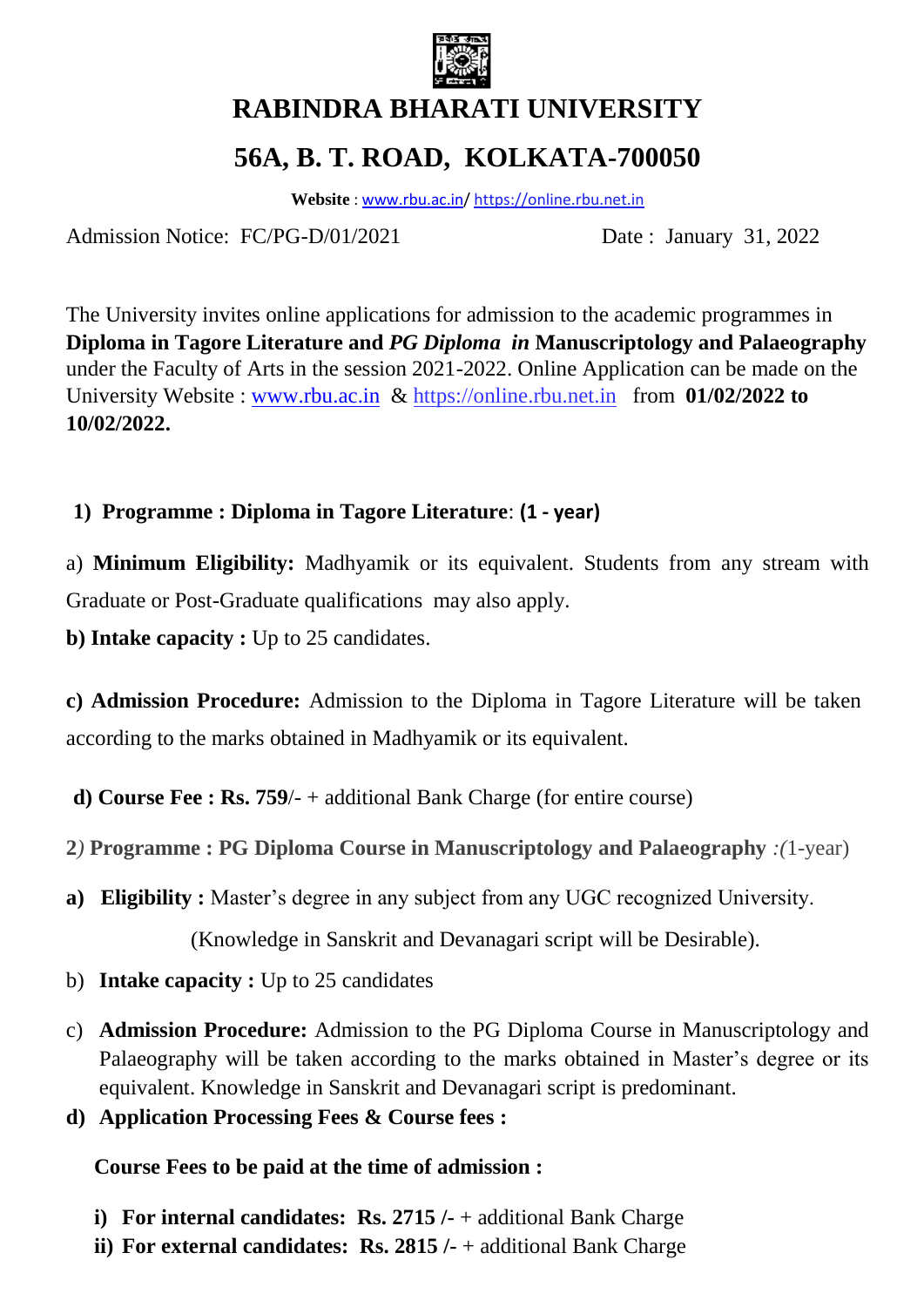#### **Reservation of Seats**

**Reservation of seats for the reserved categories of ST/SC/OBC-A/OBC-B/PWD will be as per the West Bengal Higher Educational Institutions (Reservation in Admission) Rules, 2013.** Reserved category candidate whose Reservation Certificate issued by the Competent authority, Gov. of West Bengal only will be treated as reserved category*.* 

## **General Instructions and Information to the Applicants :**

- 1. No student will participate in, abet or propagate ragging in the University campus and hostels as perorder of the Hon'ble Supreme Court.
- 2. Candidates applying for more than one subject will have to apply separately following procedures mentioned above.
- 3. Candidates admitted elsewhere in any degree course must submit certificate or any other relevant document showing cancellation from the said degree course at the time of admission. Failing which, his/her candidature will be treated as cancelled.
- 4. No candidate will be allowed for admission to pursue two or more concurrent degree courses(regular/external) simultaneously as per UGC norms.
- 5. Candidates interested in admission will be required to collect all information regarding interview/test and admission dates in this regard from the University Website: www.rbu.ac.in. / online.rbu.net.in from [time to](http://www.rbu.ac.in.fromtimetotime/) time.
- 6. Admission of a candidate will be cancelled if any information given by him/her is found to be wrong orsuppressed.
- 7. Submission of application Forms for admission does not imply any right to admission and selection for admission does not assure accommodation in University Hostels.
- 8. The list of the Candidates selected for interview/written test /admission will generally be treated ascancelled as soon as the corresponding last date is over.
- 9. Candidates applying for more than on subject will have to apply separately following procedures mentioned above.
- 10. Duly filled-in downloaded application form should be signed by the candidate and his/her parent/guardian at the given spaces of the form.
- 11. The duly filled-in application form along with self-attested copies of all mark sheets, certificates and other relevant documents and copy of Bank payment receipt, has to be retained by the candidate.